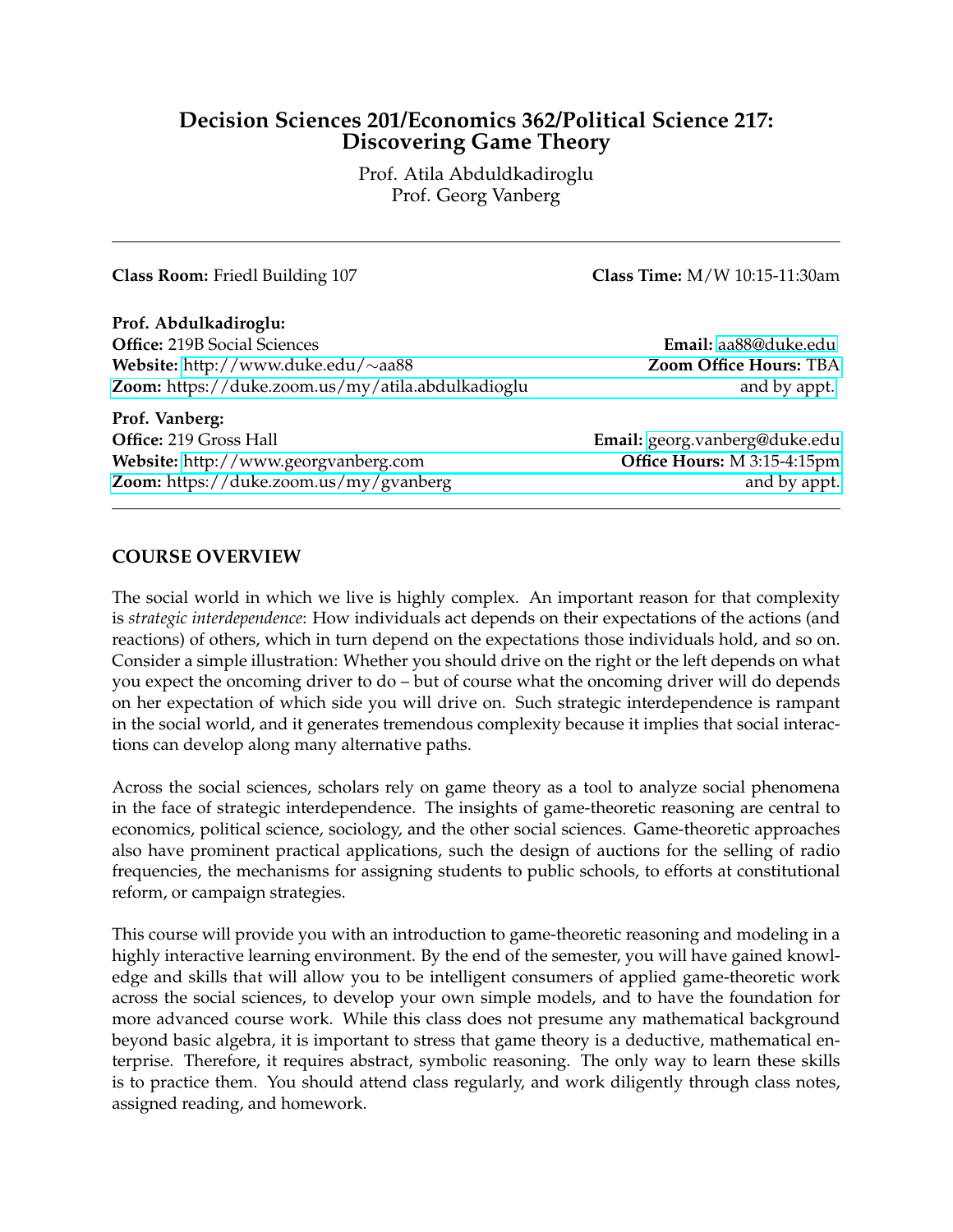# **A SPECIAL NOTE ON THE SYLLABUS**

The premise of this course is that you will *discover* game theory by playing games, thinking through puzzles, and discussing how and why you approached these. You must **bring your laptop, tablet, or smartphone to class** in order to be able to participate in game play.

Because you are discovering game theory, we do not want you to come to class "prepared" – we want you to encounter the material we cover in each period without any preconceived notions or knowledge. For this reason, this syllabus does not provide the usual semester schedule and readings – we do not want you to know "what comes next" or to read ahead. Instead, we will let you know from week to week what preparation – if any – we would like you to complete before class. Each week, we will also post lecture notes and readings that go over the week's materials. Typically, there will also be a homework assignment for you to complete. With that in mind, here are some critical dates you should mark in your calendars:

- First midterm exam, Monday, October 17
- Second midterm exam, Wednesday, December 7

# **REQUIRED READINGS**

Required readings will be available through the **[Sakai page](http://sakai.duke.edu)** for this course, as well as through the electronic resources available through Duke Library. There is no assigned textbook for the course; we will be distributing lecture notes as the semester progresses. Make sure that you check the Sakai website regularly to stay current with assignments.

### **MOBLAB SUBSCRIPTION**

You will need to buy a "premium" subscription to [MobLab,](https://www.moblab.com) an online platform that we will use in order to play games in class. The subscription costs \$25; it is the only thing you'll need to purchase for the course. You will receive an invitation email by Tuesday, August 30, to your Duke email address. This email will include the class code that will allow you to link your account to our class. Please be sure to register by class on Wednesday, August 31 because we will begin playing games. If you have any questions, please get in touch.

### **TEACHING ASSISTANT**

TBA and TBA will serve as teaching assistants for this course. In addition to Professors A and V, you can contact them with questions, etc.. TBA will hold office hours on TBA. TBA will hold office hours on TBA. *Please make every effort to limit your requests for help to office hours.* You can reach TBA.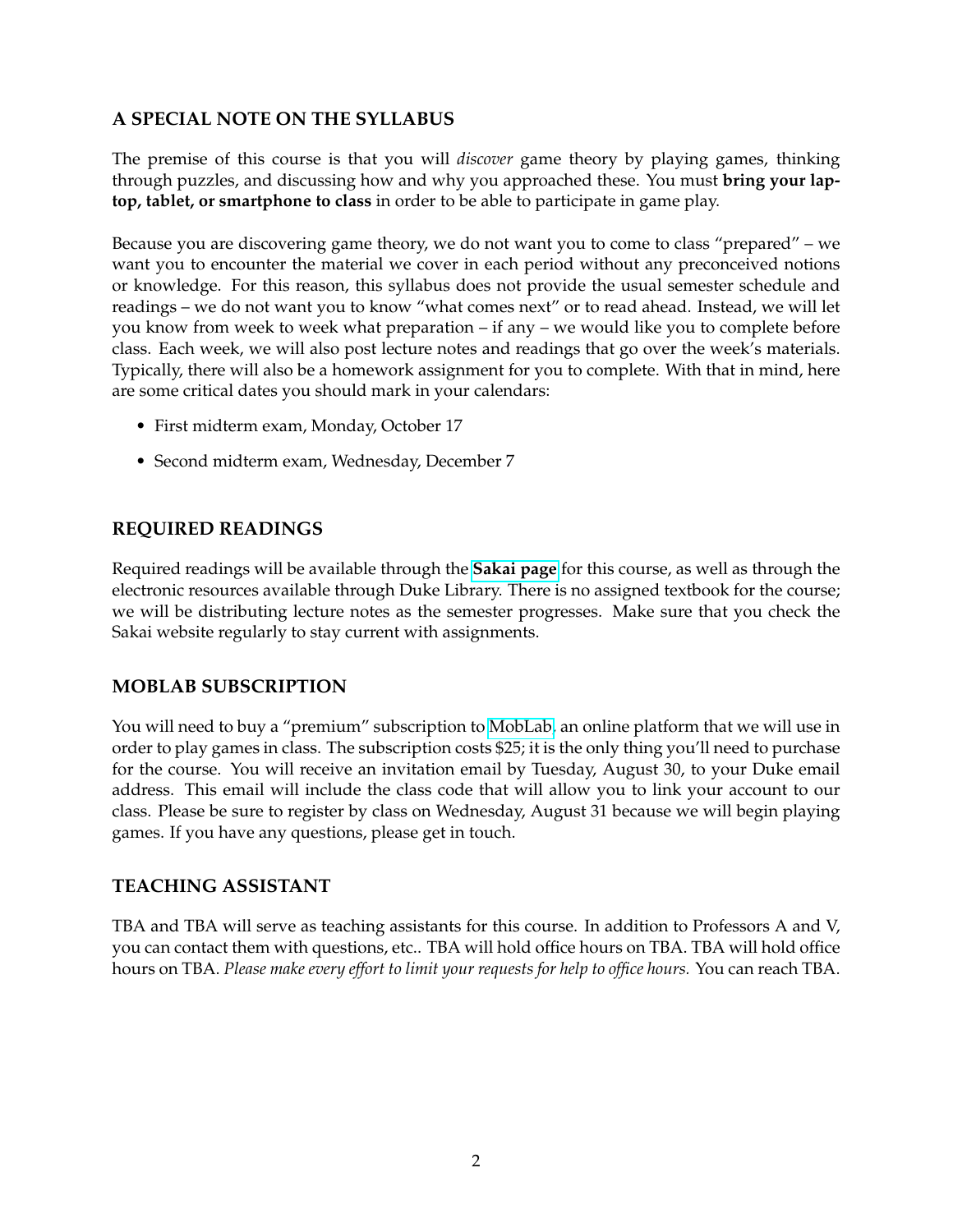## **GRADES AND EVALUATION**

There are four components to your grade:

**Two Midterm Exams (50 percent of your course grade):** Each midterm exam will count for 25 percent of your course grade. The first exam will be on Monday, October 17, in class; the second exam will be on Wednesday, December 7, in class. If you miss one of the midterm exams, and have not made alternative arrangements prior to the exam with us, you will need to provide documentation of an acceptable reason for missing the exam (typically, a medical emergency). If you can document an acceptable reason for missing the exam, you will be given a make-up exam during the regularly scheduled final exam period for this class on Friday, December 16, at 2pm. Please plan accordingly.

**Application project (20 percent of your course grade):** Your task for this assignment is to **either** write a short paper (5 pages, double-spaced) **or** to produce a short video (approximately 5 minutes) that develops a simple game or model to explain a contemporary or historical example of interest to you. If you choose the video option, you may work on this as a group project, with a maximum of four participants per group. (The paper must be written by you alone; you are also free to produce a video on your own.)

**Homework and in-class exercises (30 percent of your course grade):** Over the course of the semester, you will complete a number of homework assignments and in-class exercises that will count for the remainder of your grade. Homework assignments will be distributed and submitted electronically via Sakai.

Course grades will be determined according to the following grading scale: **A:** 93-100 **A-:** 90-92 **B+:** 88-89 **B:** 83-87 **B-:** 80-82 **C+:** 78-79 **C:** 73-77 **C-:** 70-72 **D+:** 68-69 **D:** 63-67 **D-:** 60-62 **F:** 0-59

### **PROCEDURE FOR TESTING ACCOMODATIONS**

This class will use the Testing Center to provide testing accommodations to undergraduates registered with and approved by the Student Disability Access Office (SDAO). The center operates by appointment only and appointments must be made at least 7 consecutive days in advance, but please schedule your appointments as far in advance as possible. You will not be able to make an appointment until you have submitted a Semester Request with the SDAO and it has been approved. So, if you have not done so already, promptly submit a Semester Request to the SDAO in order to make your appointment in time. For instructions on how to register with SDAO, visit their website at [https://access.duke.edu/requests.](https://access.duke.edu/requests) For instructions on how to make an appointment at the Testing Center, visit their website at [https://testingcenter.duke.edu.](https://testingcenter.duke.edu)

#### **ACADEMIC DISHONESTY**

Students and faculty at Duke are governed by the **[Duke Community Standard](http://studentaffairs.duke.edu/conduct/about-us/duke-community-standard)**, and academic dishonesty will not be tolerated. If I suspect that a student has attempted to represent someone else's work as their own, or to cheat in any other manner on an exam or a written assignment, I will refer the case to the Office of Student Conduct in accordance with university policy. If a violation of the academic integrity policy is found to have occurred, the minimum penalty will be